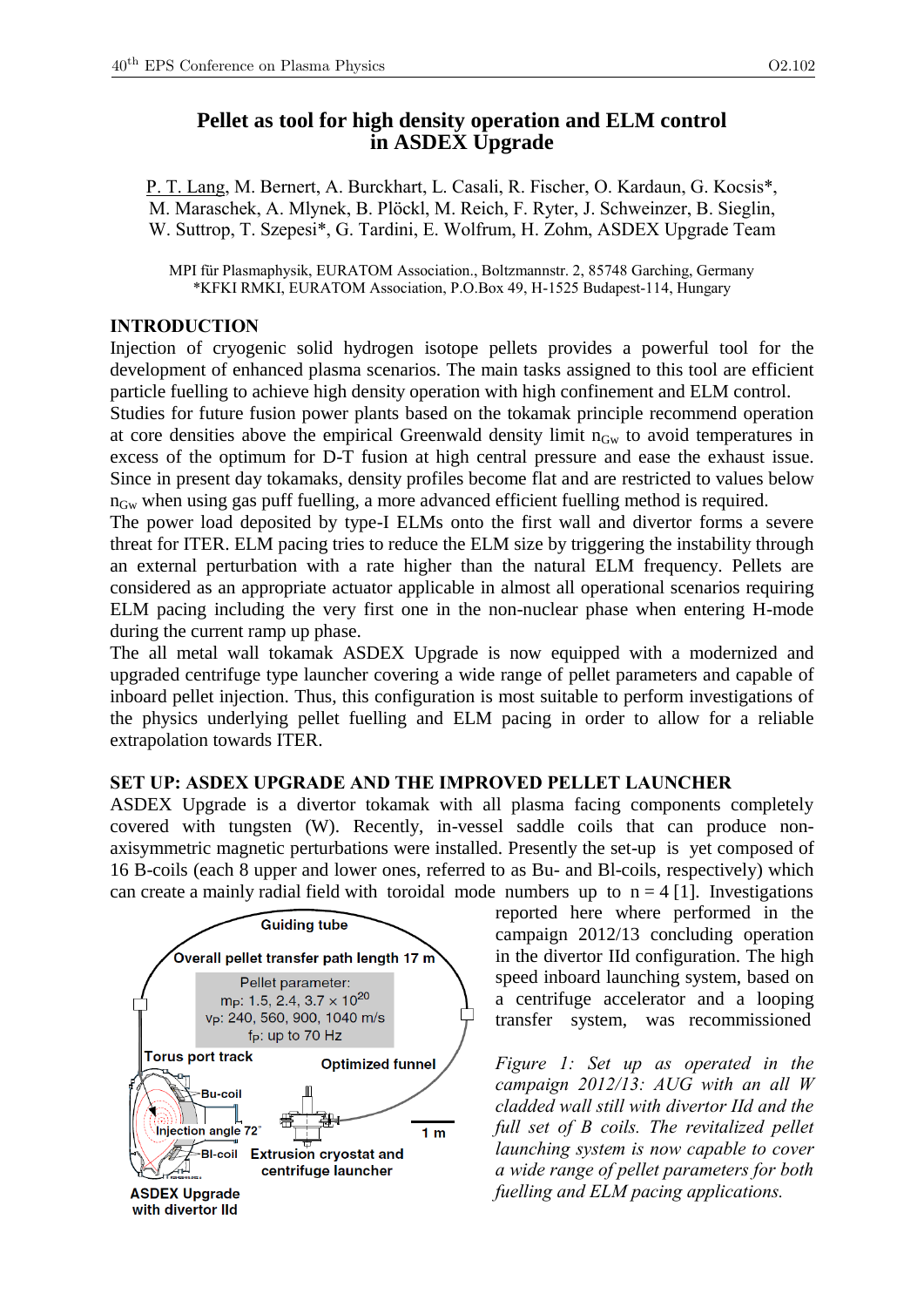and modernized. Presently the system is capable of delivering pellets with a nominal particle content ranging from 1.5 – 3.7 x  $10^{20}$  D in the velocity range 240 – 1040 m/s from the magnetic high field side of the torus with repetition rates of up to 70 Hz. Within a given pellet train launched into a discharge both pellet speed and size are fixed. However, repetition rates can be changed to a fixed fraction of the centrifuge revolution frequency. The pellet observation system was also upgraded to include two ultra-fast CMOS cameras and is now capable of fast individual pellet tracking up to 1 Mframe/s.

#### **ELM TRIGGERING AND PACING EXPERIMENTS**

In tokamaks like AUG, JET and DIII-D, when operated with an at least partial carbon (C) wall, in H-mode plasmas pellets trigger ELMs usually within less than about 0.5 ms. Triggered ELMs showed all the basic features of their spontaneous counterparts in the same plasma regime. Pellet pacing applied e.g. to sustain of a minimum ELM frequency in order to prevent impurity accumulation worked reliably in the presence of C as wall material. When C is completely eliminated as wall material, not only the ELM behaviour was found to change significantly; also the capability to trigger ELMs by external perturbations (like fast vertical plasma movements or pellets) was altered. After the change from a C to an all-metal ITER like wall at JET, a study comparing pellet ELM triggering and pacing was performed [2]. With the ILW the type-I ELM duration has become much longer for both, spontaneous and pellet triggered ELMs. Also, a reduced capability of the pellets to trigger ELMs was observed. Whereas an ELM could be triggered immediately in a C wall environment, now with the ILW an ELM can be triggered only after a lag time of about 20 ms. This finding was confirmed at ASDEX Upgrade and investigated in more detail. The scenario developed for this

investigation is a stable type-I ELMy H-mode with a sufficiently low spontaneous ELM frequency of about 40 Hz. Launching probing pellets at a rate of 10 Hz did not alter the target plasma significantly. Hence, every pellet created a local edge perturbation of the same magnitude within a spontaneous ELM cycle. Since the spontaneous ELM frequency and pellets are not synchronized, this experiment probed the pedestal stability against the external pellet perturbation with statistically changing elapsed time since the previous spontaneous ELM. Typical response results obtained within a single discharge (fixed plasma and pellet parameters) are shown in figure 2. The uppermost box displays a reference spontaneous ELM. The boxes beneath show pellet events ordered (top to bottom) with respect to the elapsed times since the previous ELM at pellet arrival. There are many indicators for an on-going ELM like e.g.

*Figure 2: Pellets probing their ELM trigger capability at different times of the ELM cycle. The plasma energy loss induced by the pellet turned out as useful monitor. Early in the cycle no ELM is triggered (A), later ELMs are triggered first smaller (B) and finally (C) as large as the spontaneous reference ELM.*

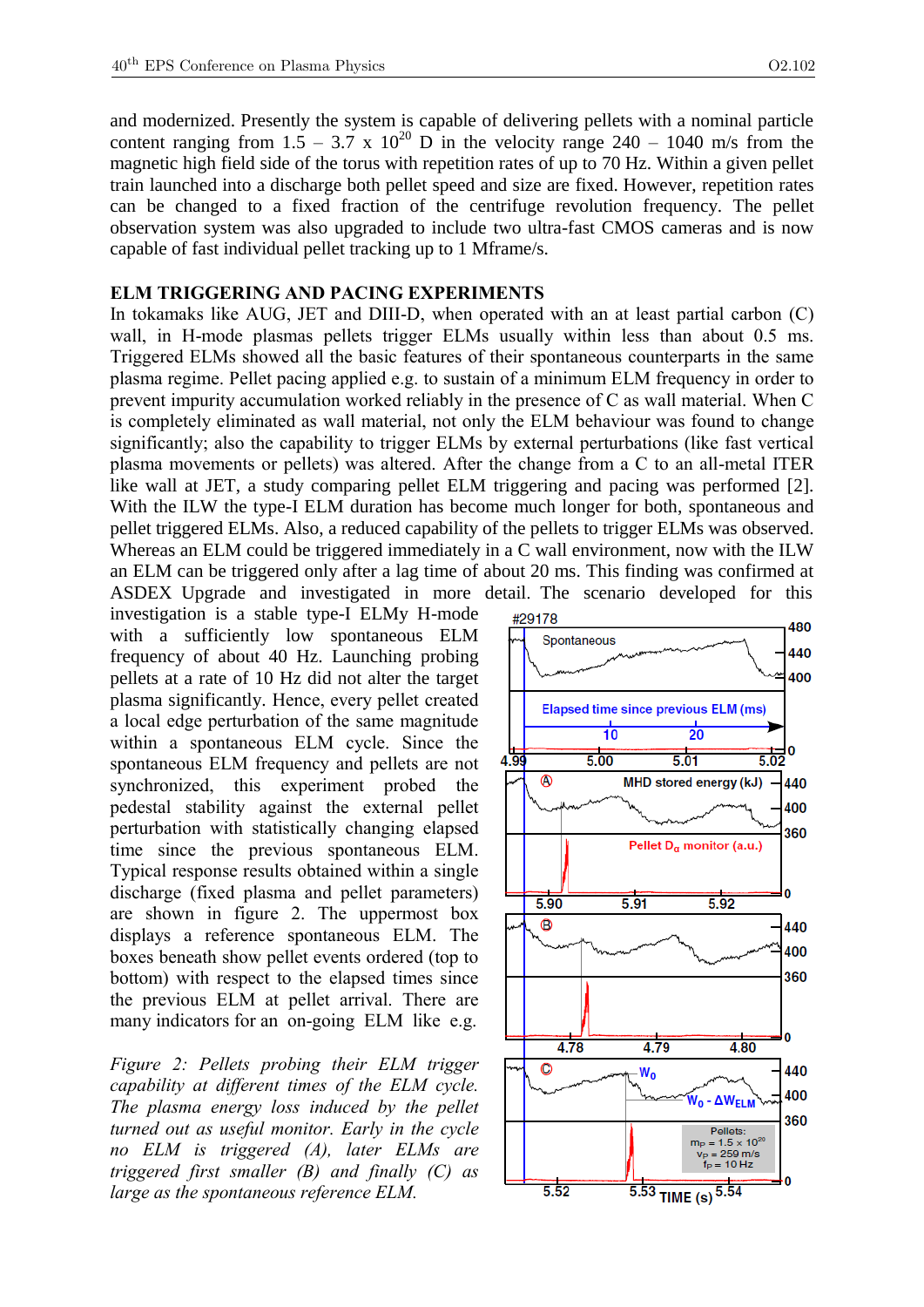strong MHD activity or thermal load at the divertor strike points. In this study, it turned out that the most appropriate monitor is the pellet-induced normalized loss of plasma energy,  $\Delta W_{ELM}/W_0$ , calculated as indicated in figure 2. For the shortest time elapsed (case A) the recovery after the ELM is not affected by the pellet ablation and obviously no ELM is triggered. A few ms later in the ELM cycle but still at a point where no spontaneous event is yet likely pellets become capable to trigger an ELM; however this triggered ELM drops the plasma energy less than the spontaneous reference (case B). Finally virtually full sizes ELMs are triggered (case C) but still at an elapsed time significantly shorter than the typical spontaneous cycle time. From the pellet cases shown in figure 2 it is obvious that the spontaneous ELM cycle time is shortened after every pellet, no matter if it triggers an ELM instantaneously (while the ablation is still on-going) or not. This is due to the strong edge fuelling significantly altering plasma edge parameters and hence the spontaneous ELM frequency. However, this transient secondary fuelling impact is sufficiently short lived such that the plasma recovers its initial state before the next pellet arrives.



*Figure 3: Upper: Relative loss of plasma energy versus time elapsed since onset of the previous ELM. Data obtained for different pellets and from spontaneous ELMs. The modelled response a pellet causing no impact on the ELM cycle is displayed a solid grey line. Lower: Averaged plasma energy evolution during a spontaneous ELM cycle.*

Data from different discharges, all with the same plasma configuration but varying pellet parameters speed and mass are show in figure 3. The upper part displays  $\Delta W_{ELM}/W_0$  versus the elapsed time since the last ELM; it reveals a clear transition at about 7-10 ms during the ELM recovery from a state where no triggering can be achieved by the pellets to conditions where pellets reliably trigger. No indication is found for the magnitude of the pellet perturbation in the covered parameter range playing a role for the resulting trigger lag time. In this plasma scenario the crossover from a stable edge to conditions where at least a strong local perturbation can trigger an ELM correlates well with the phase where the fast recovery of the edge temperature gradient [3] comes to an end. Performing the same analysis for a variety of plasma conditions with different separatrix power flux causing changes of the ELM